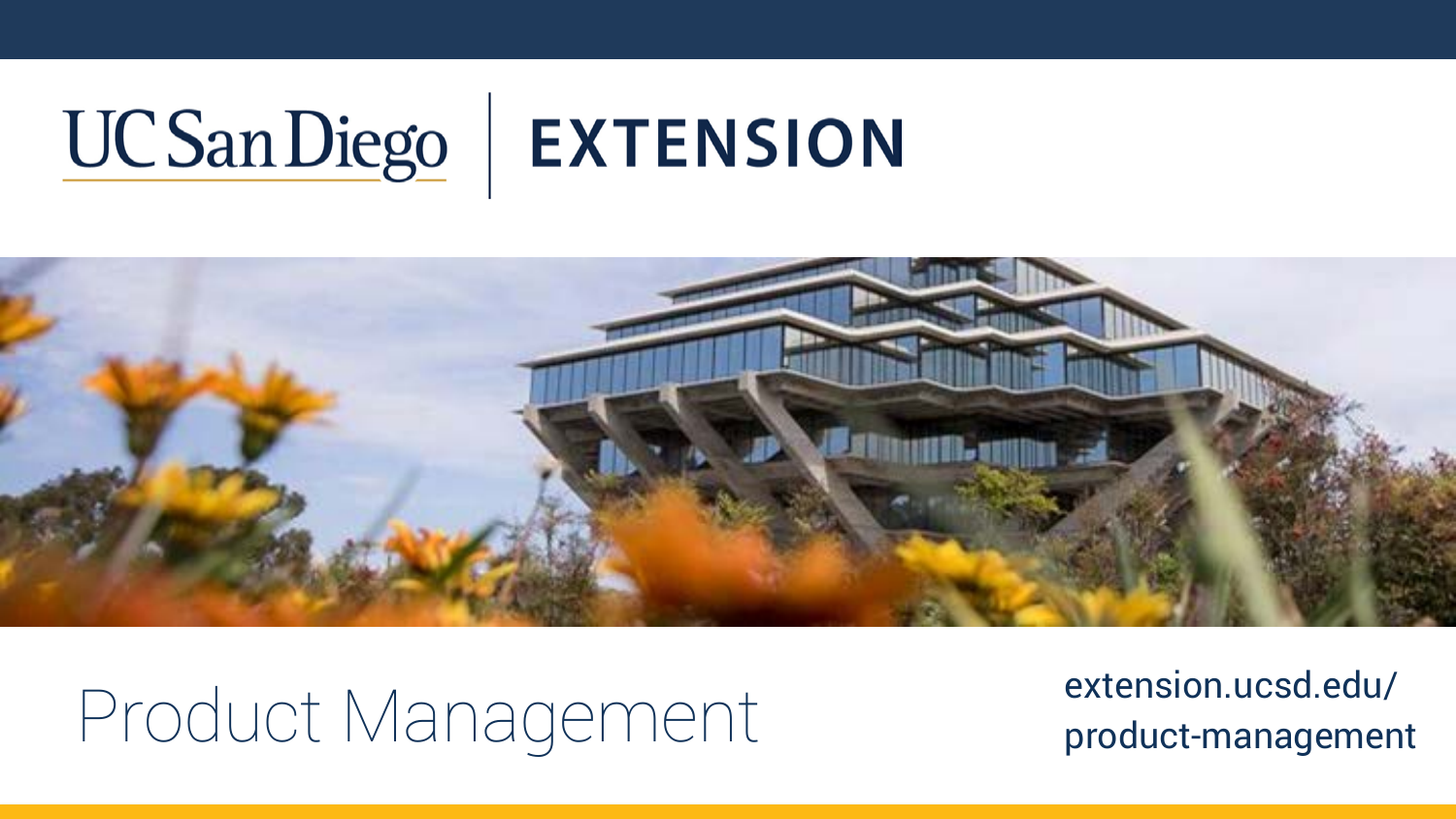## What we try



Self-taught

Just-in-time

On-the-job

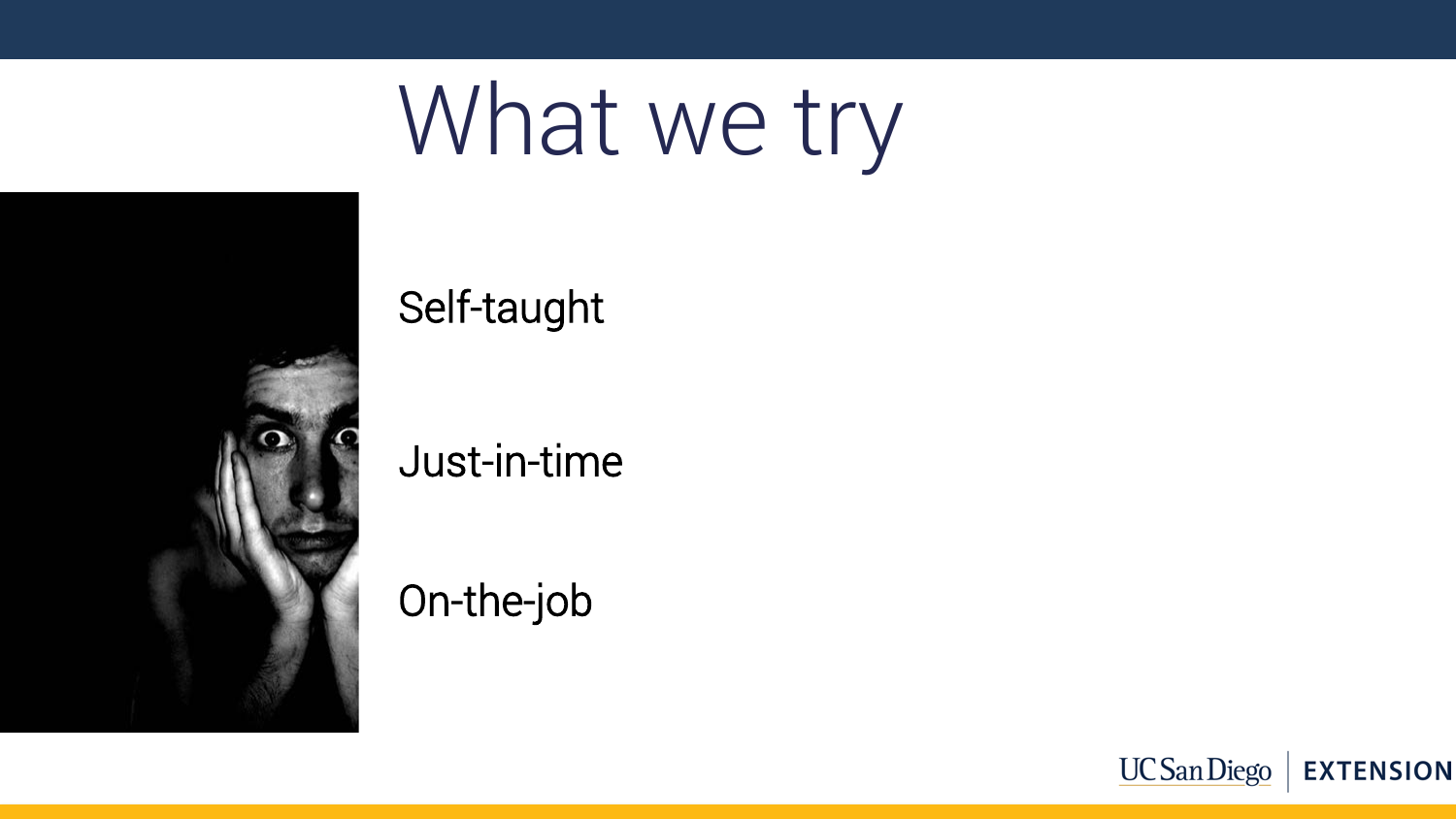Learning & innovation go hand-in-hand. The arrogance of success is to think that what you did yesterday will be sufficient for tomorrow.

~ William Pollard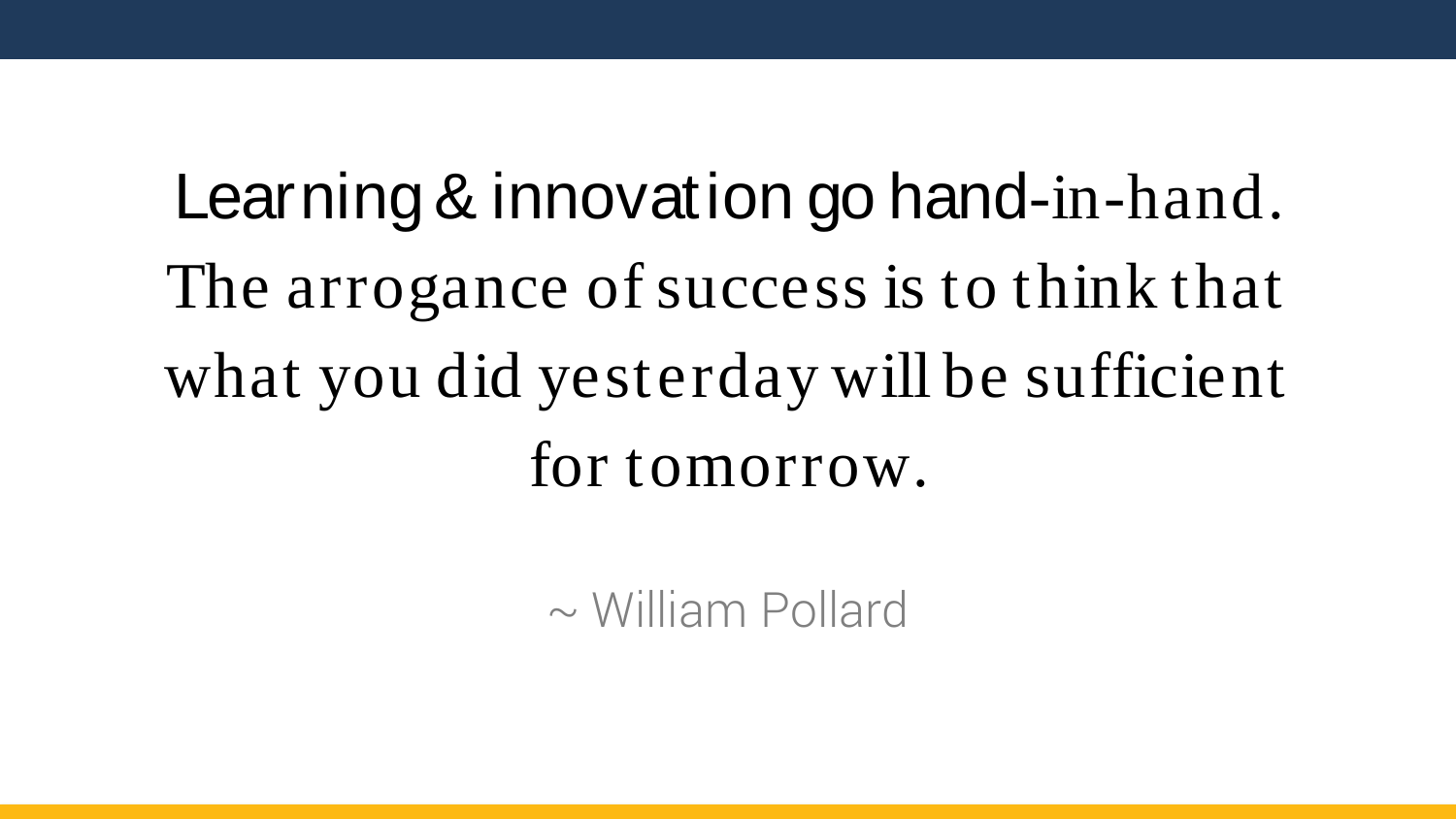# **Seminars**

2

orkshops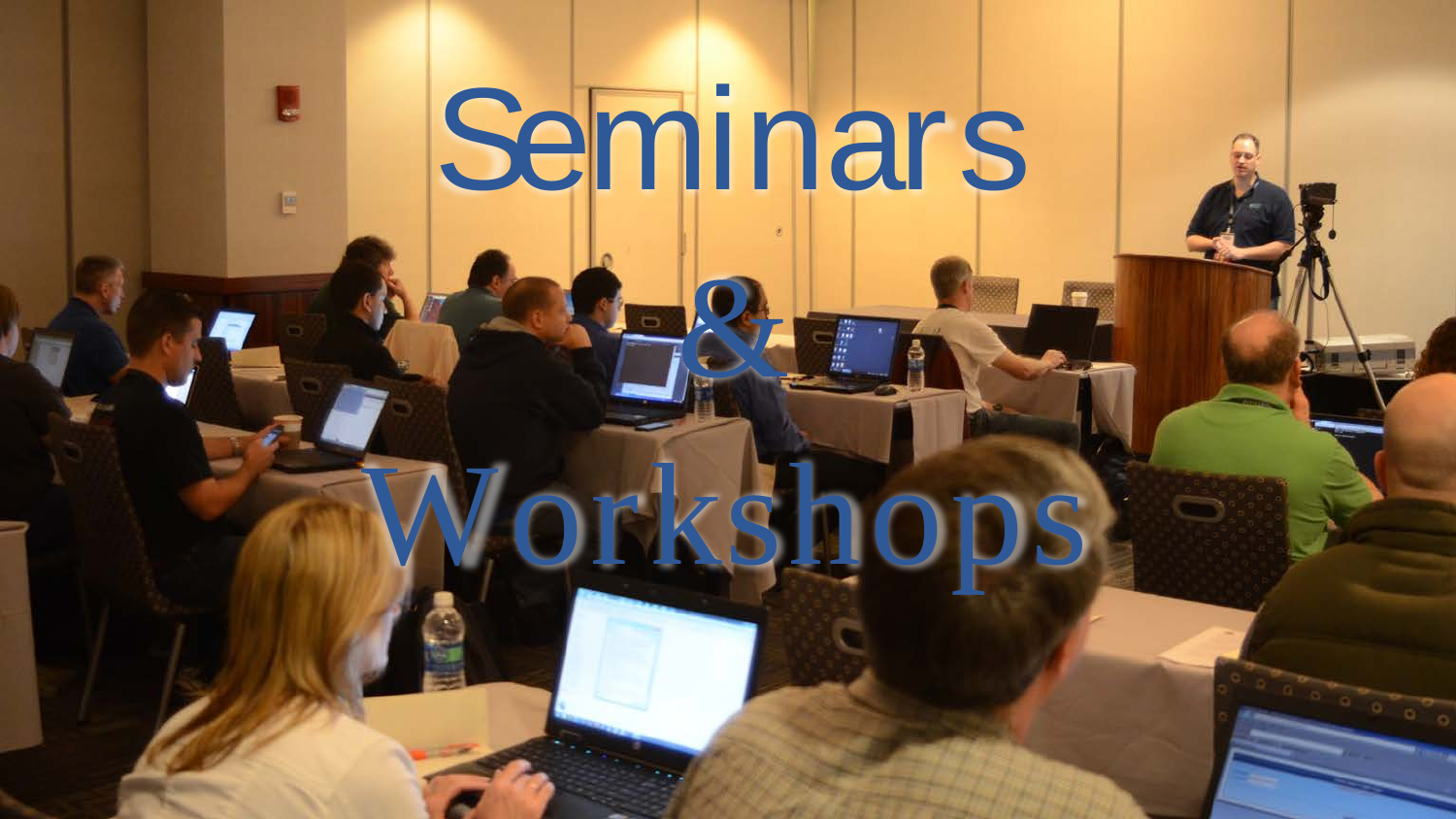

1. Too much needs to change at once. *2. Knowing about* is not adopting & doing. 3. Leading change requires depth and confidence.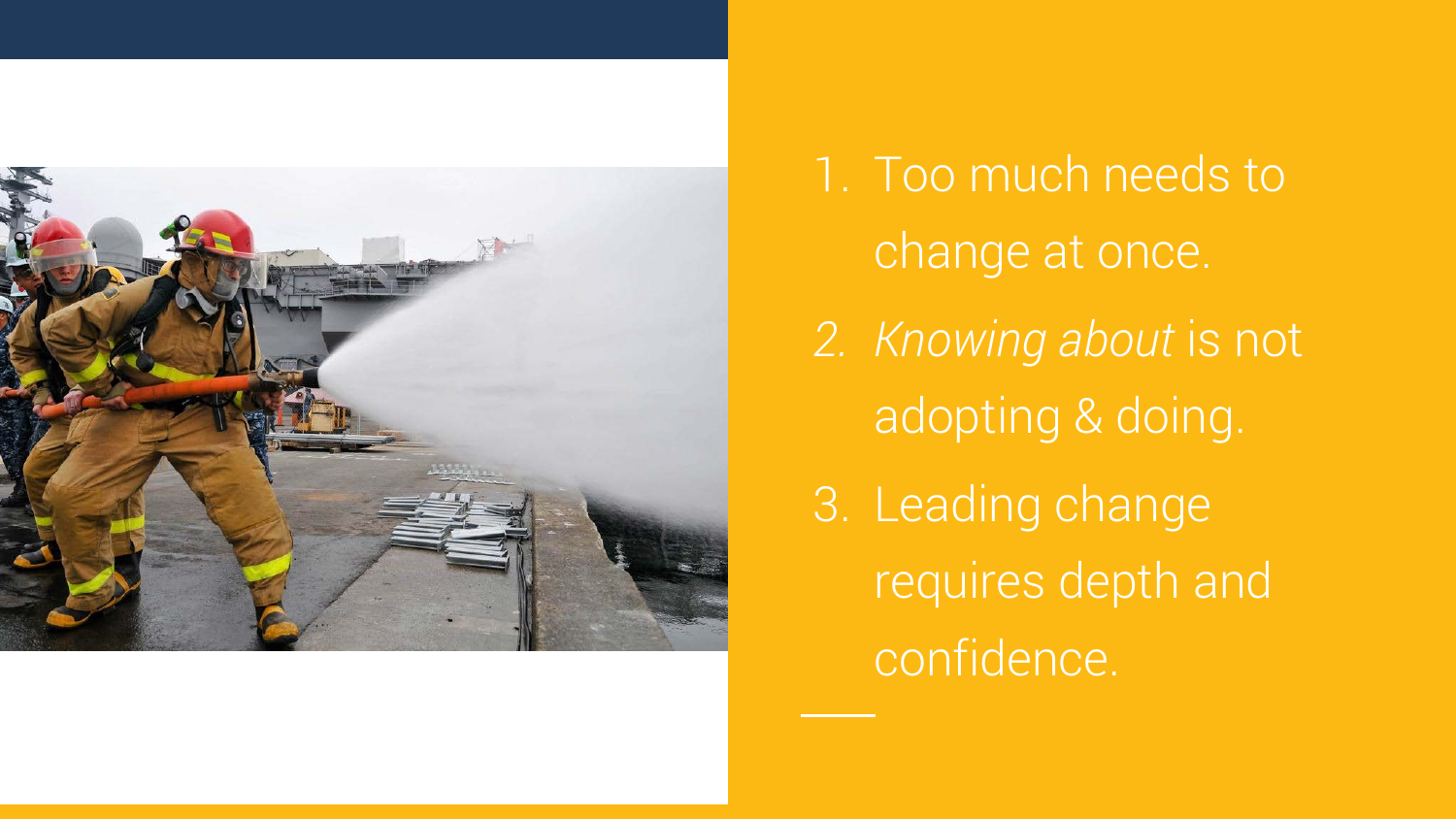## The value is in what gets used, not in what gets built.

 $\sim$  Kris Gale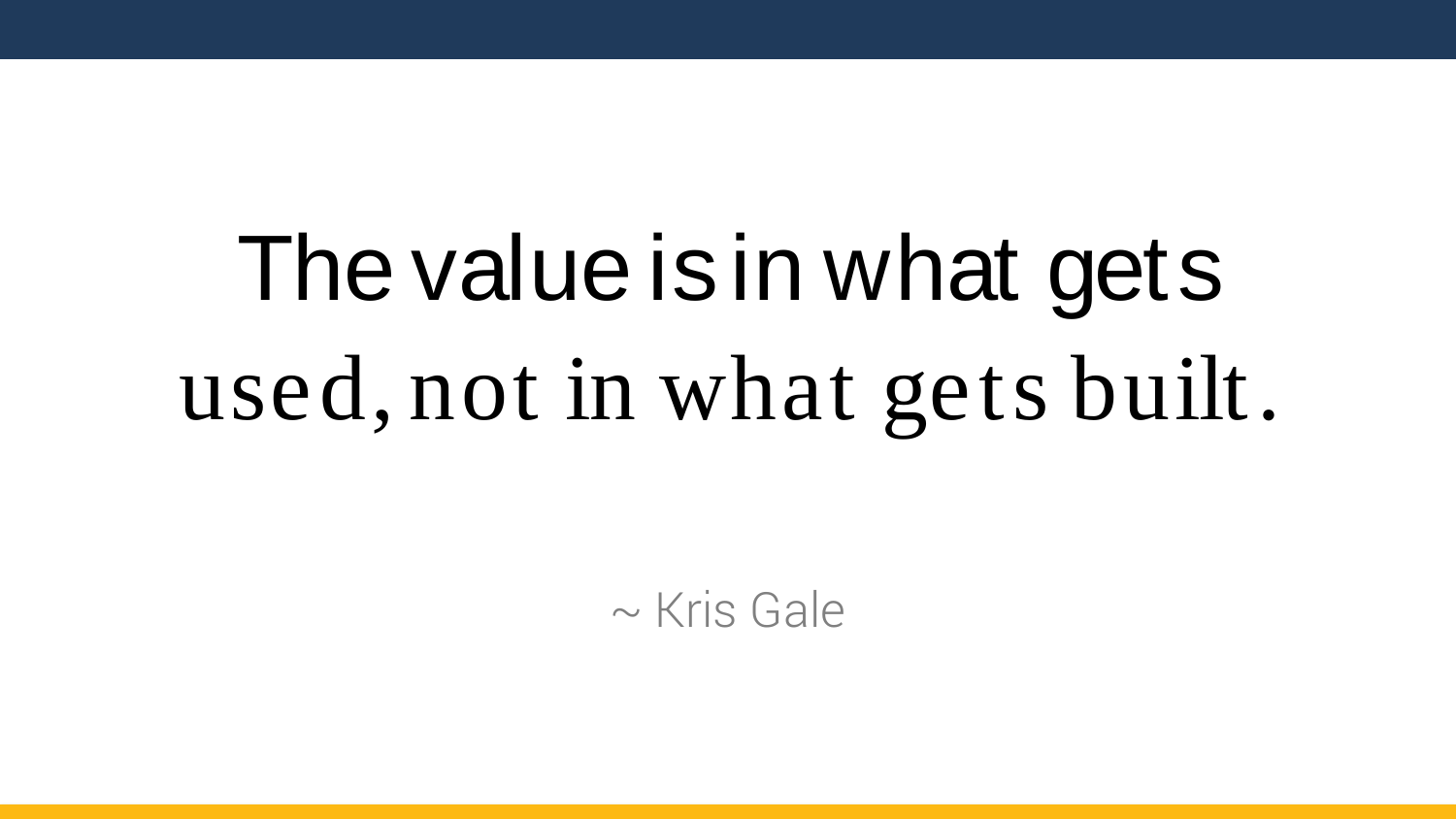## What we need



### **Structured**

Progressive

### On-the-job application

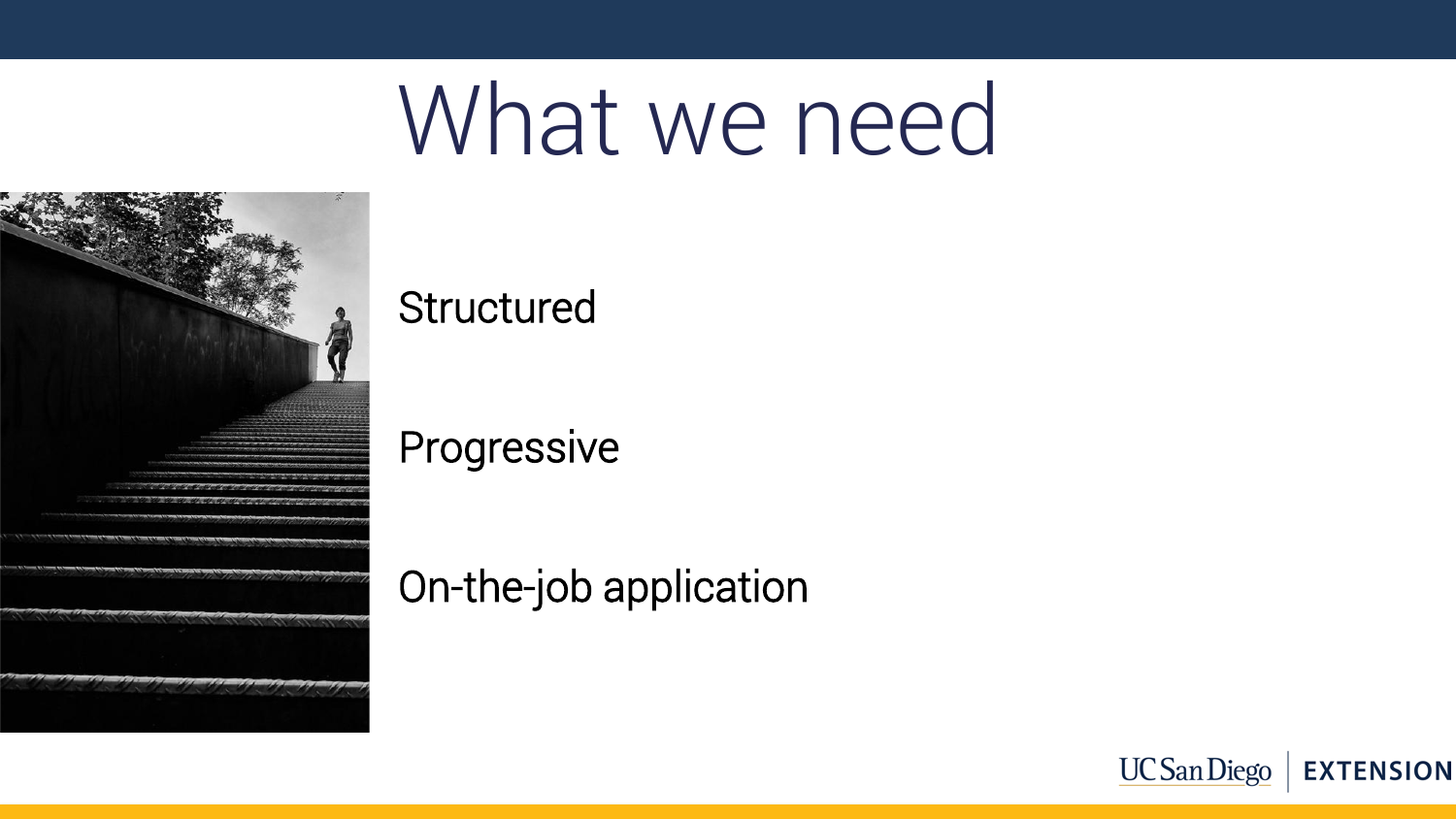### 3. Product

Growth & Marketing How do we establish memorable concepts that speak to the problems buyers have?

How do we tell our buyers that we've solved their problems so that they buy from us?



1. Product

Strategy & Res earch How do we know what market & product to focus on? How do we identify who will buy our offering?

2. Product Planning & Delivery How do we know if we have a potential winner? How do we build a competitive advantage?

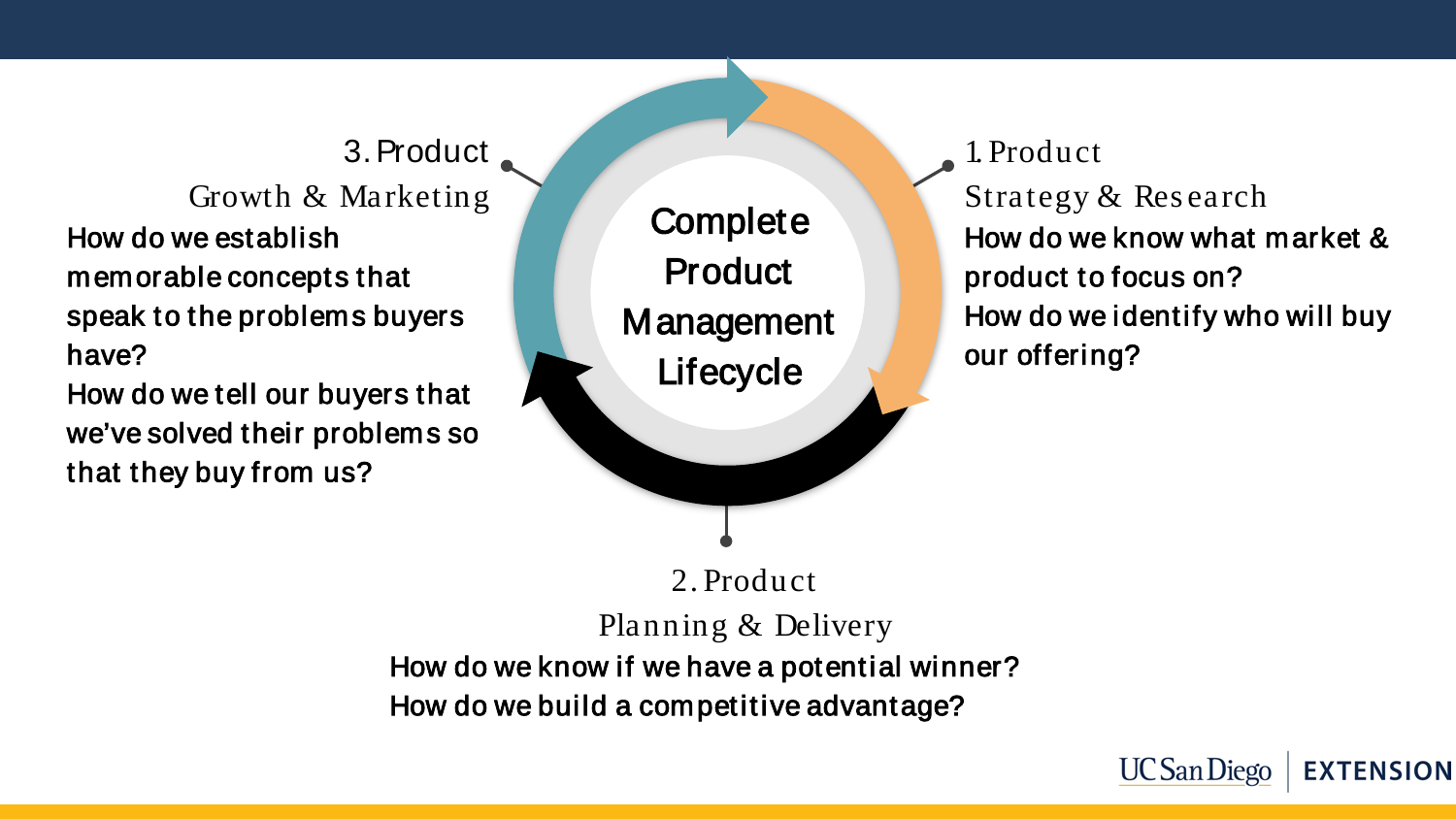### Key takeaways

### Students will learn to...

- 1. Gather and use **customer insights** to guide
- **2. Analyze** the financial, competitive, and growth
- 3. Define and prioritize a **minimum viable solution**.
- 4. Use **best-practice frameworks** to organize,
- about to create a **compelling go-to-market plan**.
- 6. Develop **confidence to lead** product teams and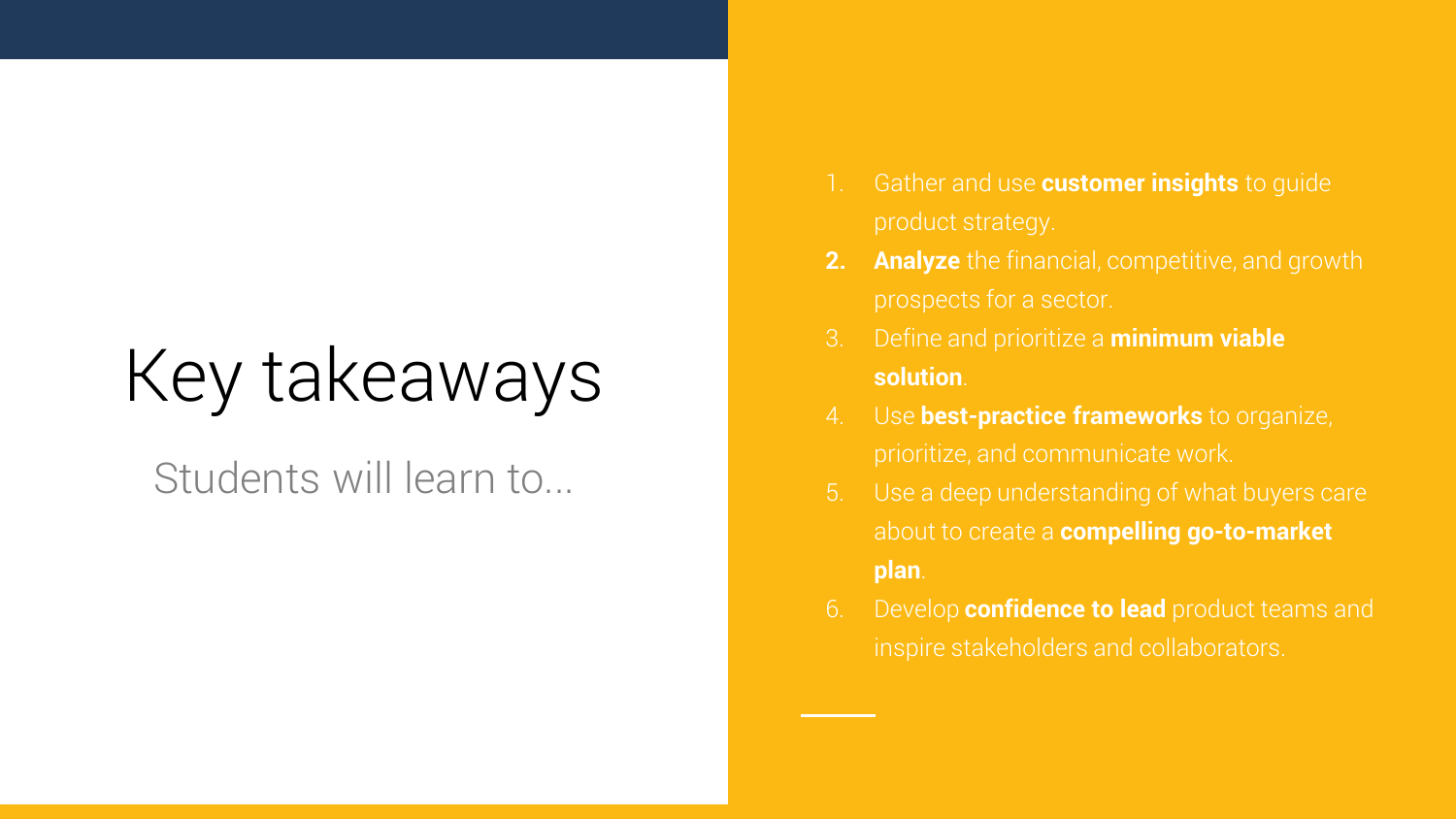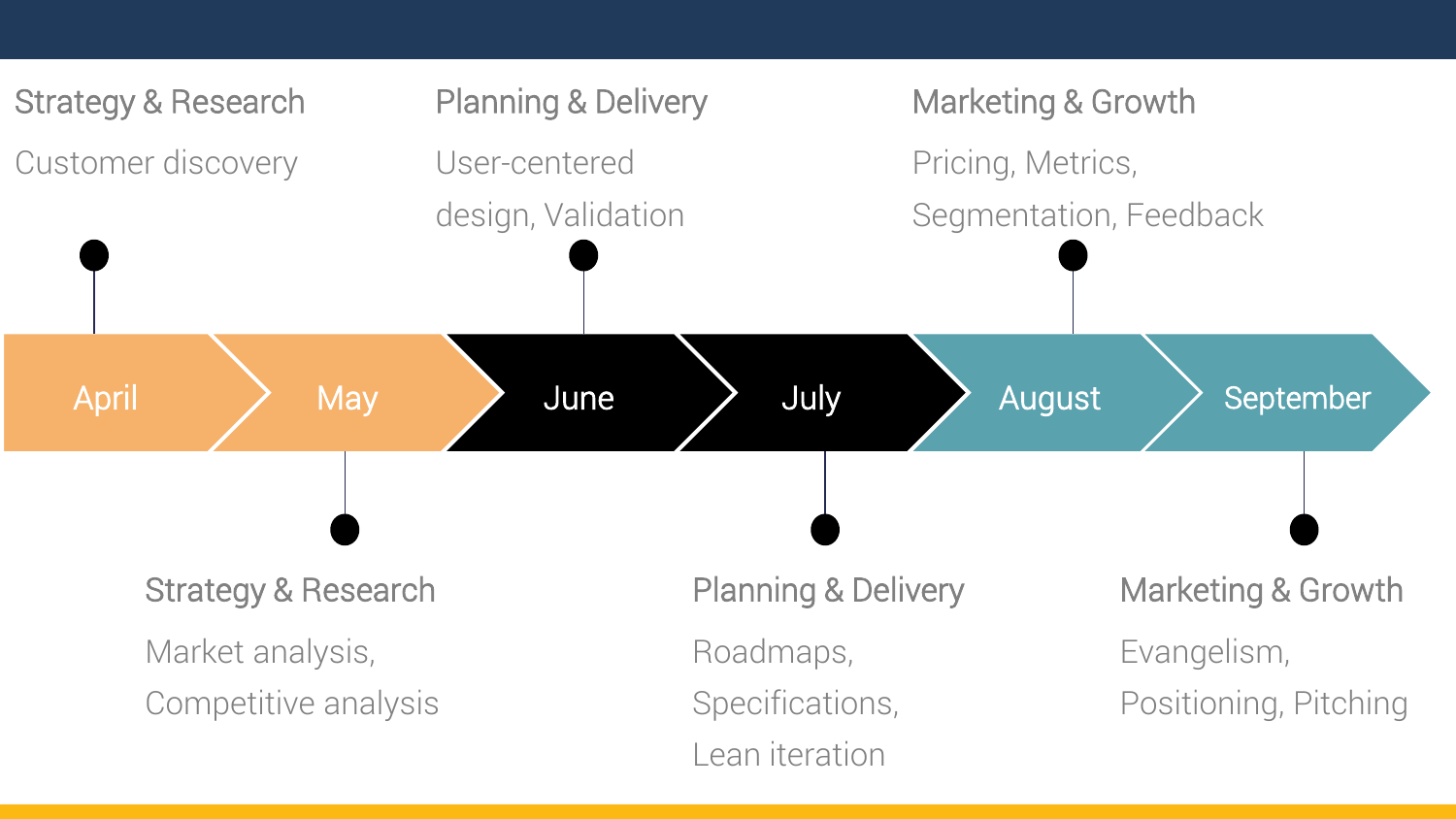## Integrated into work

#### 110 hours of instruction

• Group work, field trips, discussions, & lectures.

Bi-weekly course meetings

- Saturday 9 AM-3 PM
- Monday mornings 9 AM-Noon
- Plus online self-paced.

220 hours of outside class work

• Assignments are to apply concepts at the office.

#### Saturday, 20 April through Monday, 23 September

| <b>April 2019</b> |    |    |                  |           |    | <b>May 2019</b> |                 |    |    |             |    |    | <b>June 2019</b> |                |    |    |                  |    |    |                |
|-------------------|----|----|------------------|-----------|----|-----------------|-----------------|----|----|-------------|----|----|------------------|----------------|----|----|------------------|----|----|----------------|
| M                 | Tu | W  | Тh               | F         | Sa | Su              | м               | Tu | W  |             |    | Sa | Su               | M              | Tu | W  | Th               |    | Sa | -Su            |
|                   | 2  | з  | 4                | 5         | 6  | 7               |                 |    | 1  | 2           | 3  | 4  | 5                |                |    |    |                  |    |    | $\overline{2}$ |
| 8                 | 9  | 10 | 11               | $12^{12}$ | 13 | 14              | 6               | 7  | 8  | 9           | 10 | 11 | 12               | з              | 4  | 5  | 6                | 7  | 8  | 9              |
| 15                | 16 | 17 | 18               | 19        | 20 | 21              | 13              | 14 | 15 | 16          | 17 | 18 | 19               | 10             | 11 | 12 | 13               | 14 | 15 | 16             |
| 22                | 23 | 24 | 25               | 26        | 27 | 28              | 20              | 21 | 22 | 23          | 24 | 25 | 26               | 17             | 18 | 19 | 20               | 21 | 22 | 23             |
| 29                | 30 |    |                  |           |    |                 | 27              | 28 | 29 | 30          | 31 |    |                  | 24             | 25 | 26 | 27               | 28 | 29 | 30             |
|                   |    |    |                  |           |    |                 |                 |    |    |             |    |    |                  |                |    |    |                  |    |    |                |
|                   |    |    |                  |           |    |                 |                 |    |    |             |    |    |                  |                |    |    |                  |    |    |                |
|                   |    |    |                  |           |    |                 |                 |    |    |             |    |    |                  |                |    |    |                  |    |    |                |
|                   |    |    | <b>July 2019</b> |           |    |                 |                 |    |    | August 2019 |    |    |                  |                |    |    | September 2019   |    |    |                |
| M                 | Tu | W  | Тh               | F         | Sa | Su              | M               | Tu | W  | Th          | F  | Sa | Su               | м              | Tu |    | Th               |    |    | Sa Su          |
| 1                 | 2  | з  | 4                | 5         | 6  | 7               |                 |    |    | 1           | 2  | з  | 4                |                |    |    |                  |    |    | 1              |
| 8                 | 9  | 10 | 11               | 12        | 13 | 14              | 5               | 6  | 7  | 8           | 9  | 10 | 11               | $\overline{c}$ | 3  | 4  | 5                | 6  | 7  | 8              |
|                   | 16 | 17 | 18               | 19        | 20 | 21              | 12 <sup>°</sup> | 13 | 14 | 15          | 16 | 17 | 18               | 9              | 10 | 11 | 12               | 13 | 14 | 15             |
| 15<br>22          | 23 | 24 | 25               | 26        | 27 | 28              | 19              | 20 | 21 | 22          | 23 | 24 | 25               | 16             | 17 | 18 | 19               | 20 | 21 | 22             |
| 29                | 30 | 31 |                  |           |    |                 | 26              | 27 | 28 | 29          | 30 | 31 |                  | 23             | 24 | 25 | 26               | 27 | 28 | 29             |
|                   |    |    |                  |           |    |                 |                 |    |    |             |    |    |                  | 30             |    |    |                  |    |    |                |
|                   |    |    |                  |           |    |                 |                 |    |    |             |    |    |                  |                |    |    |                  |    |    |                |
|                   |    |    |                  |           |    |                 |                 |    |    |             |    |    |                  | UC San Diego   |    |    | <b>EXTENSION</b> |    |    |                |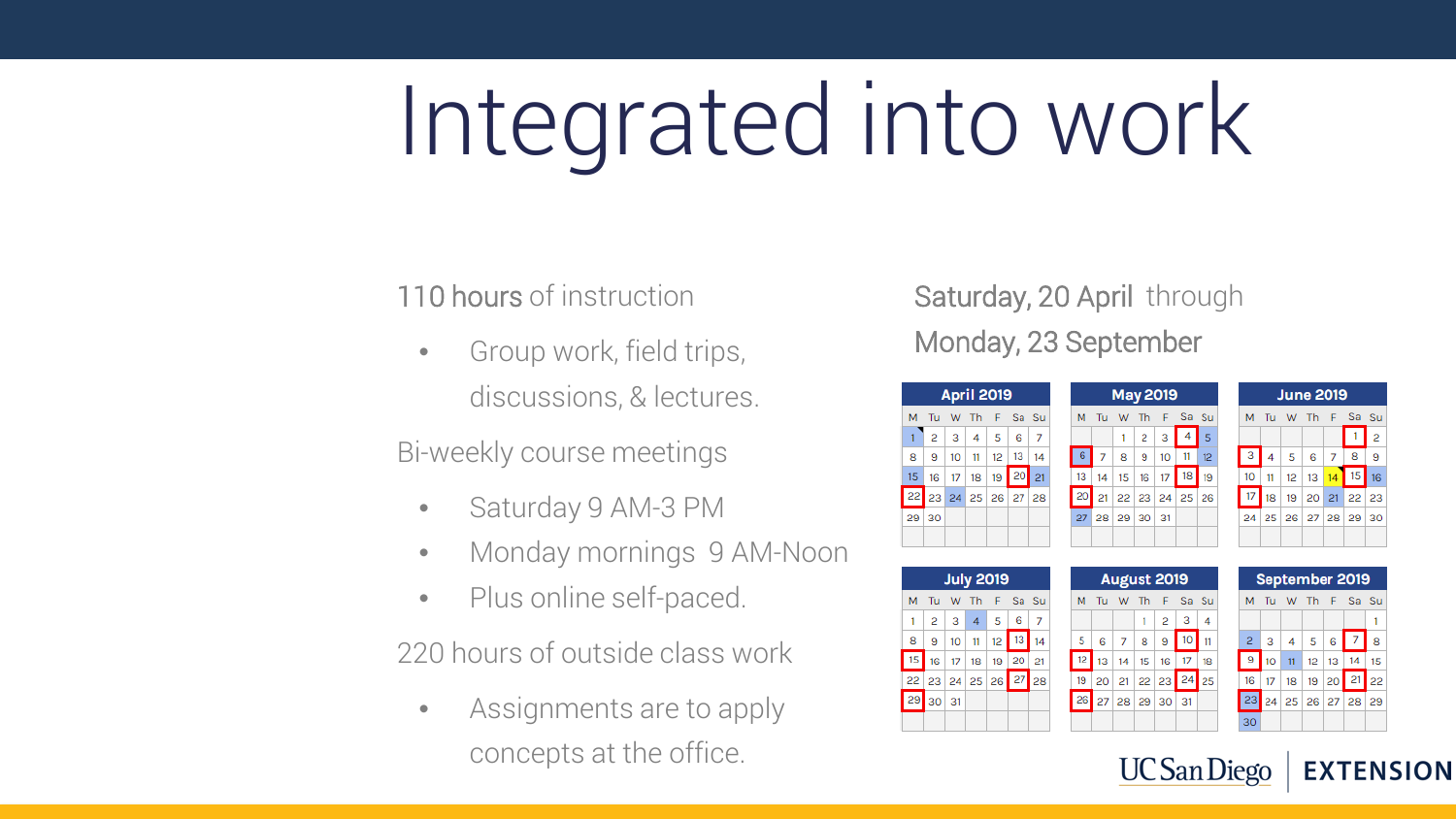### In the company of other leaders.

- Currently in a product role
- At least 1 year work experience
- Across industries
- **By application only**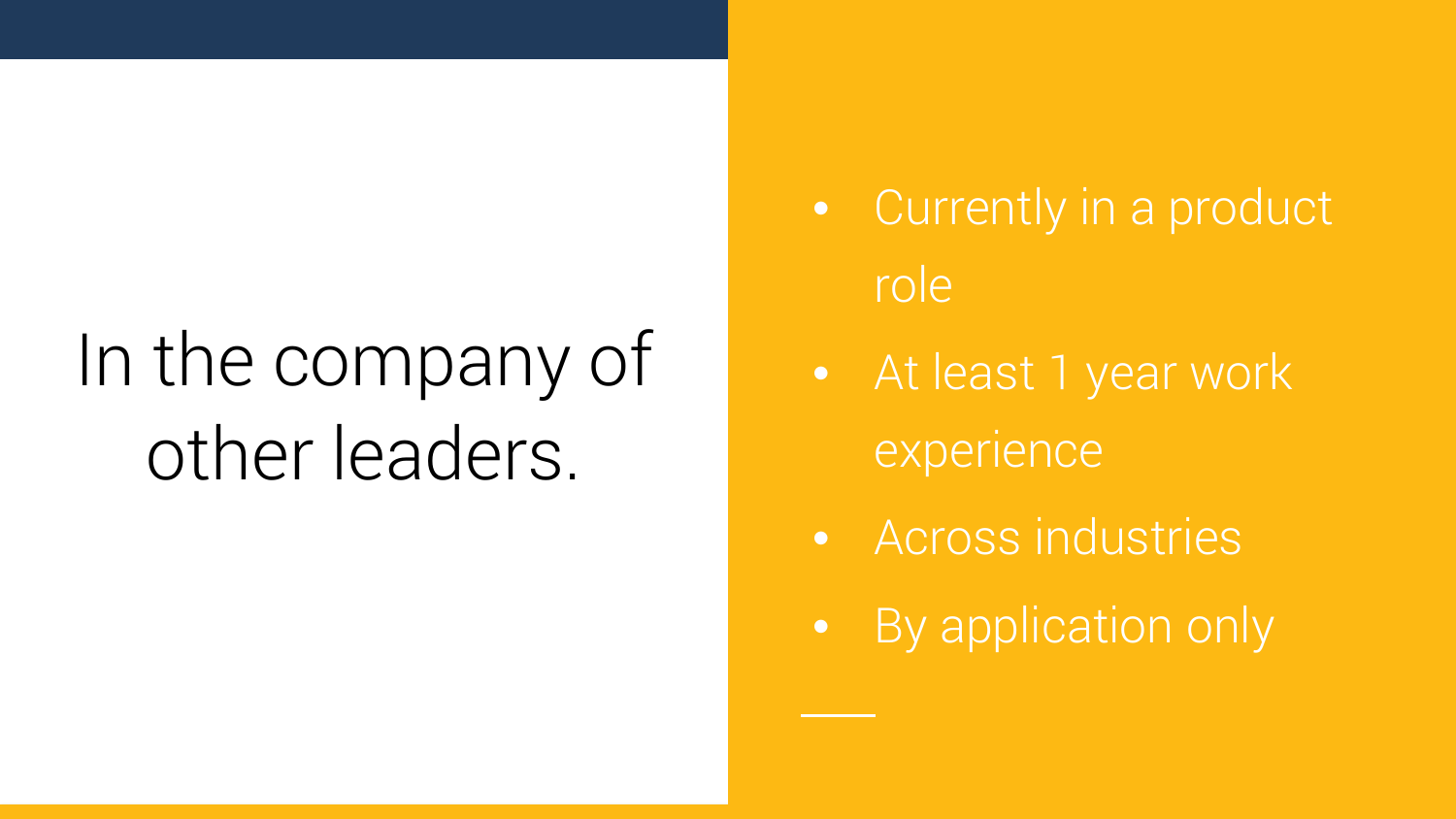## For managers...



#### Program updates

### Special events

Turn the "what have you learned?" conversation into "how will you apply that here?"

Guest lectures and networking events to connect with other product executives.

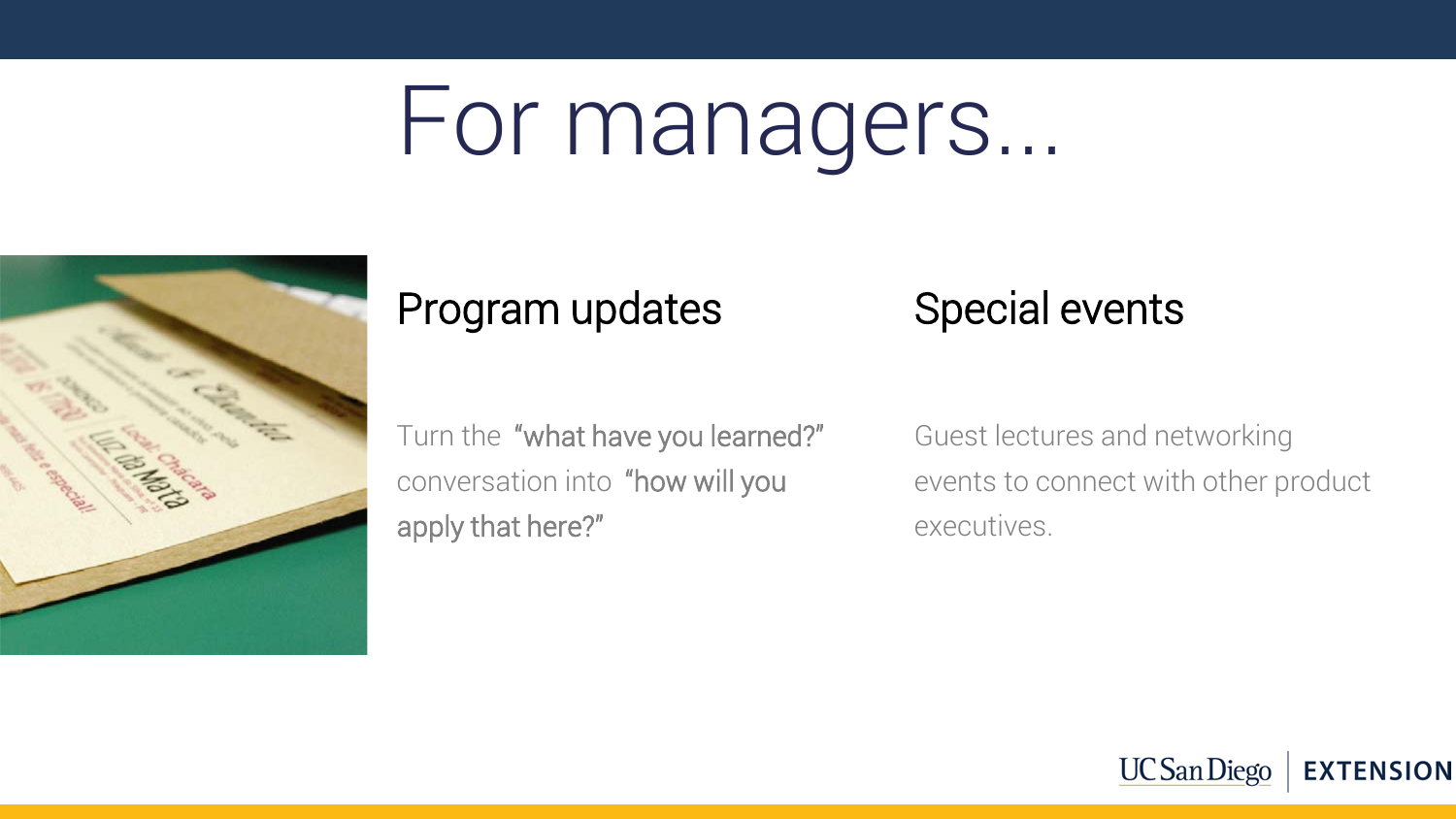The great aim of education is not knowledge, but action.

~ Herbert Spencer